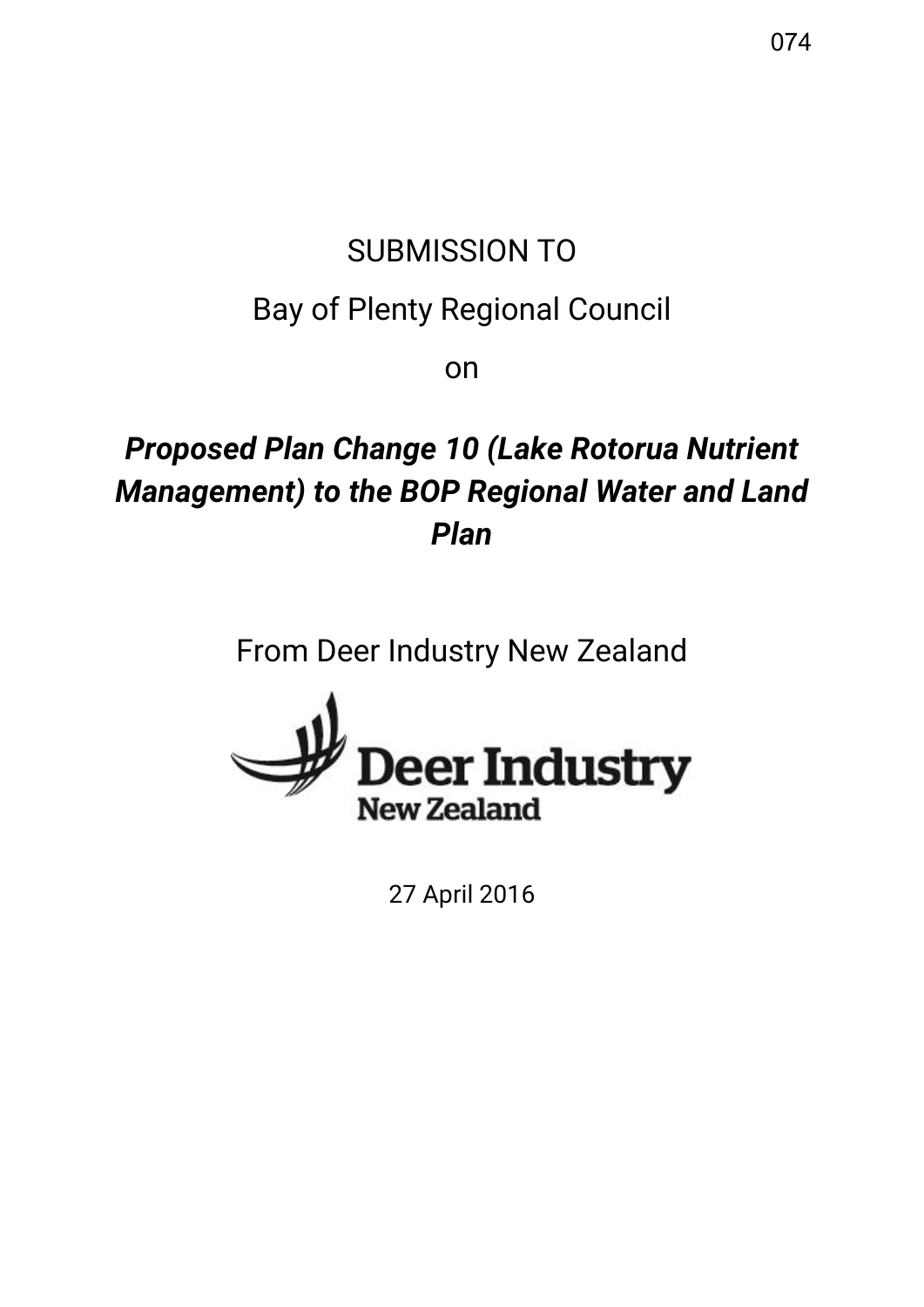#### **1. Introduction**

- 1.1 Deer Industry New Zealand (DINZ) welcomes the opportunity to make a submission to the Bay of Plenty Regional Council in response to the *Proposed Plan Change 10 (Lake Rotorua Nutrient Management) to the BOP Regional Water and Land Plan.*
- 1.2 New Zealand is the world's largest producer of farmed deer. The main products marketed from deer are venison and deer antler velvet and approximately 95% of products are exported. In the year ending 30 September 2015, deer products were worth \$255m in export receipts to New Zealand.
- 1.3 DINZ is a levy funded industry-good body established by the Deer Industry New Zealand Regulations 2004 under the Primary Products Marketing Act 1953. DINZ's functions (under regulation 5(1)) include the following:
	- to promote and assist the development of the deer industry in New Zealand;
	- to monitor, and from time to time report on, the economics and efficiency of all components of the deer industry; and
	- to report from time to time to the Minister and to the Minister of Foreign Affairs and Trade on movements of costs and prices or other factors likely to affect the economic stability of the deer industry.
- 1.4 DINZ's levy payers are producers and processors of venison and velvet. There are roughly 1,800 deer farmers and 16 processing plants that slaughter deer, of which 12 slaughter only deer. The deer herd in the Bay of Plenty region is estimated at about 5-6 % of the national herd and is therefore a significant resource. It also includes high value genetic stock used to breed highly valued lines for venison and velvet production throughout the country.
- 1.5 DINZ could not gain an advantage in trade competition through this submission.
- 1.6 DINZ does not wish to be heard in support of this submission.
- 1.7 The DINZ contact for this submission is:

Lindsay Fung Environmental Policy Manager Deer Industry New Zealand P O Box 10702 Wellington 6143

Phone: 04 471 6115 Email: [Lindsay.Fung@deernz.org](mailto:Lindsay.Fung@deernz.org)

Signature:  $h\nu$   $h$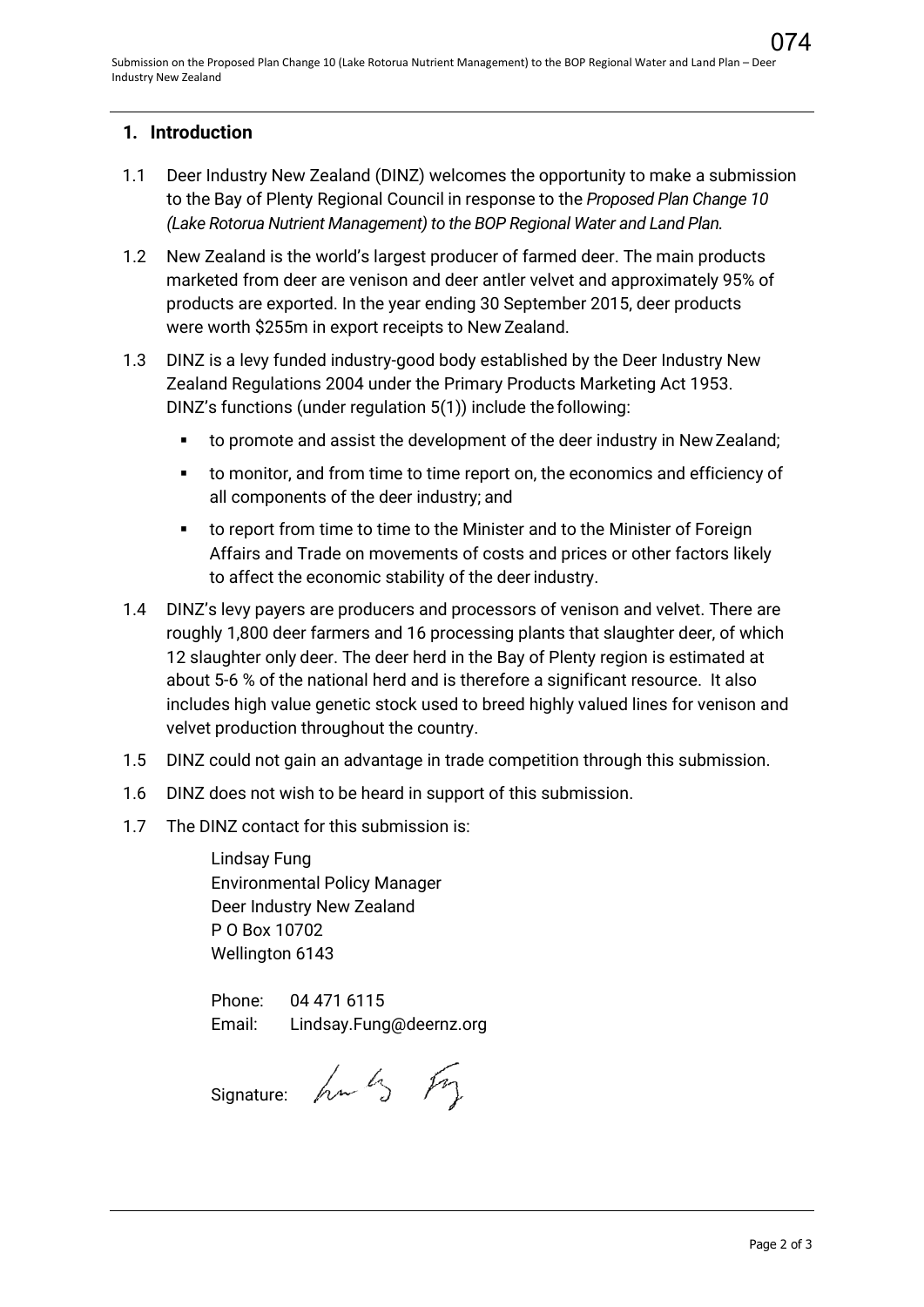### **2. DINZ re-iterates concerns contained in previous submissions from the New Zealand Deer Farmers Association – Rotorua Branch and DINZ**

- 2.1 The New Zealand Deer Farmers Association Rotorua Branch (NZDFA-Rotorua) made a submission on draft rules for Lake Rotorua on 31 October 2014. The Rotorua branch has since been amalgamated with other Bay of Plenty deer farmers and is now part of the NZDFA – Bay of Plenty Branch (NZDFA-BOP). DINZ also made a submission in support of NZDFA-Rotorua.
- 2.2 DINZ regards the issues and concerns outlined in the earlier submissions remain unresolved and re-iterates these concerns (submissions are attached). DINZ supports the current submission from NZDFA-BOP.

#### **3. DINZ supports submissions from B+LNZ and Federated Farmers**

- 3.1 Deer farming in Rotorua covers a wide range of farming systems and may involve deer only, or a mix of deer and sheep, beef cattle or dairy grazing. It is estimated that 75 % of deer farms have mixed livestock.
- 3.2 DINZ supports key messages in submissions made by other pastoral industry organisations, namely Beef + Lamb New Zealand and Federated Farmers of New Zealand, Rotorua-Taupo Province (Federated Farmers).
- 3.3 In particular the following key messages from Federated Farmers are emphasised:
	- *Council re-prioritise resources to invest in increased land management team support and independent coordination for the development of Subcatchment Action Plans.*
	- *Council confirm its rejection of prescriptive input-based management; and accordingly, remove all references in the rules to Council control of farm plans.*
	- *Council confirm that pending the Rotan review and any consequential review of the RPS target - numerical NDAs will not be included in the rules*
- 3.4 With reference to the first key message (above) from Federated Farmers DINZ endorses Federated Farmers submission that industry commits to prioritising resources to support farmers in priority sub-catchments. DINZ will consult with NZDFA-BOP to determine how resources are prioritised.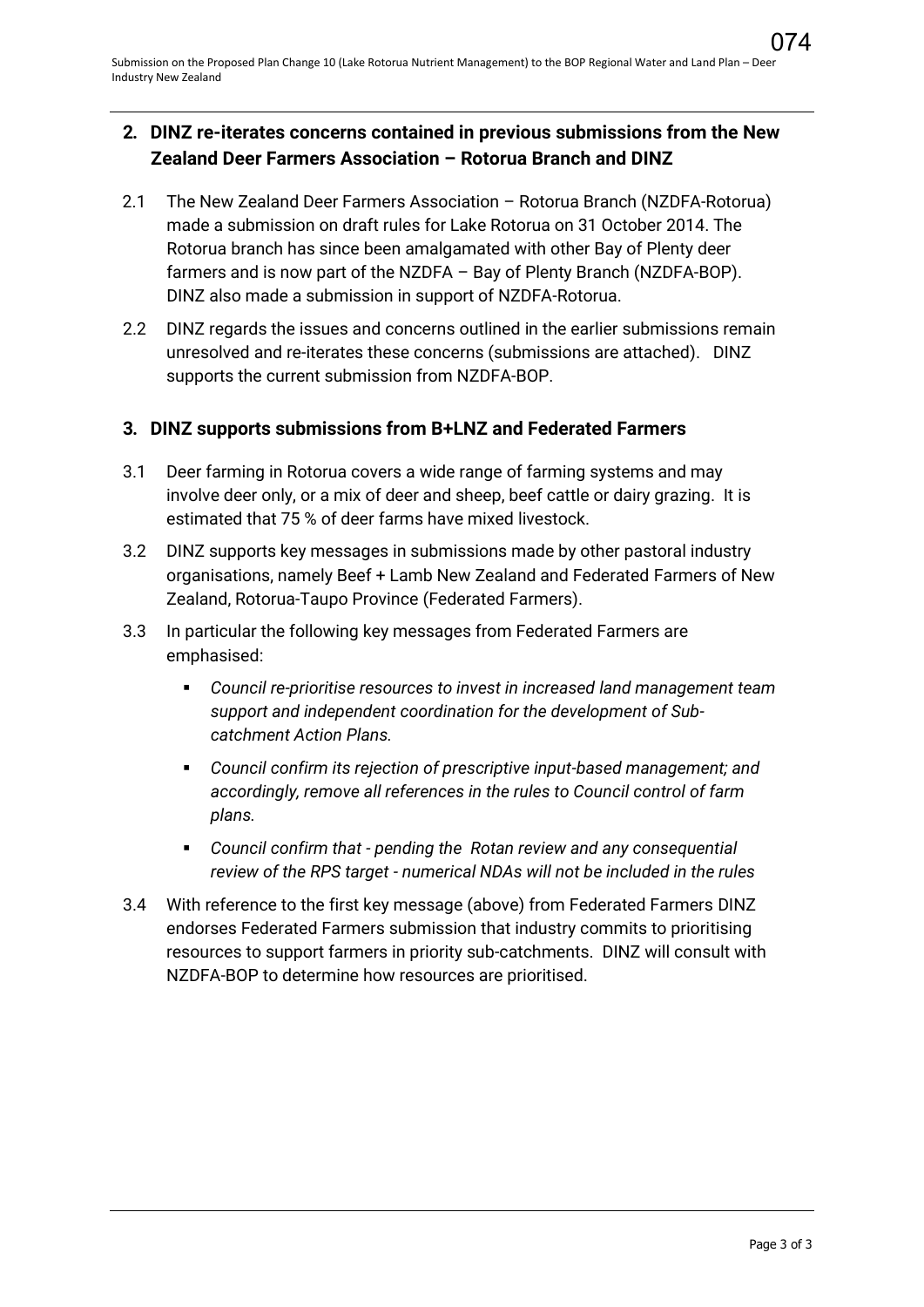### **Comment to BOPRC from NZDFA Rotorua sub-committee**

The Rotorua Branch of the NZ Deer Farmer's Association appreciates the opportunity to make comment on the proposed new rules for land users in the Lake Rotorua catchment. We have two general areas of comment, (A) fundamental points of difference and (B) suggestions for improvement.

## **A Fundamental points of difference**

## **1 'Oturoa Agreement'**

- We support the stated 'Purpose' of the Oturoa Agreement (Clause 1 a e)
- We note clause 14 of the Oturoa Agreement relates to a "... commitment to a collaborative approach ...... through Lake Rotorua Catchment Stakeholder Advisory Group (StAG)." .... which ....."includes representative landowners"
- Rotorua catchment deer farmers have not been represented on the StAG and do not support some of the outcomes of this group particularly those pertaining to the proposed differential nutrient allocation system

## **2 'Stake Holder Advisory Group' (StAG)**

- We request an independent review of the balance of 'representative' participants of the StAG group and independent assessment of StAG outcomes for bias relating to:
	- a) Balance of sector representation (Dairy, dairy support, sheep, beef, deer, forestry)
	- b) Balance of land owner representation on property number basis (farming, forestry, lifestyle blocks)
	- c) Assessment of vested interests in outcomes
- We believe that such a review will reveal that StAG has not adequately represented all landowners and that the negotiated outcomes it has achieved with BOPRC planning staff, particularly those relating to the proposed differential in allocation of nutrients, has resulted in bias towards vested interests of StAG participants

## **3 The N-loss footprint of Deer Farming**

Keith Betteridge, AgResearch, determined that deer and sheep have similar urine patch / nitrate leaching effects and that this is significantly less than cattle and even more significantly less than dairy cows. We are appalled that the potential of farming deer, which has a relatively low n-loss foot print, is to be compromised to allow continuance of activity with farming an animal (the dairy cow) that is clearly recognised as a gross exacerbator of the nitrate loss issue.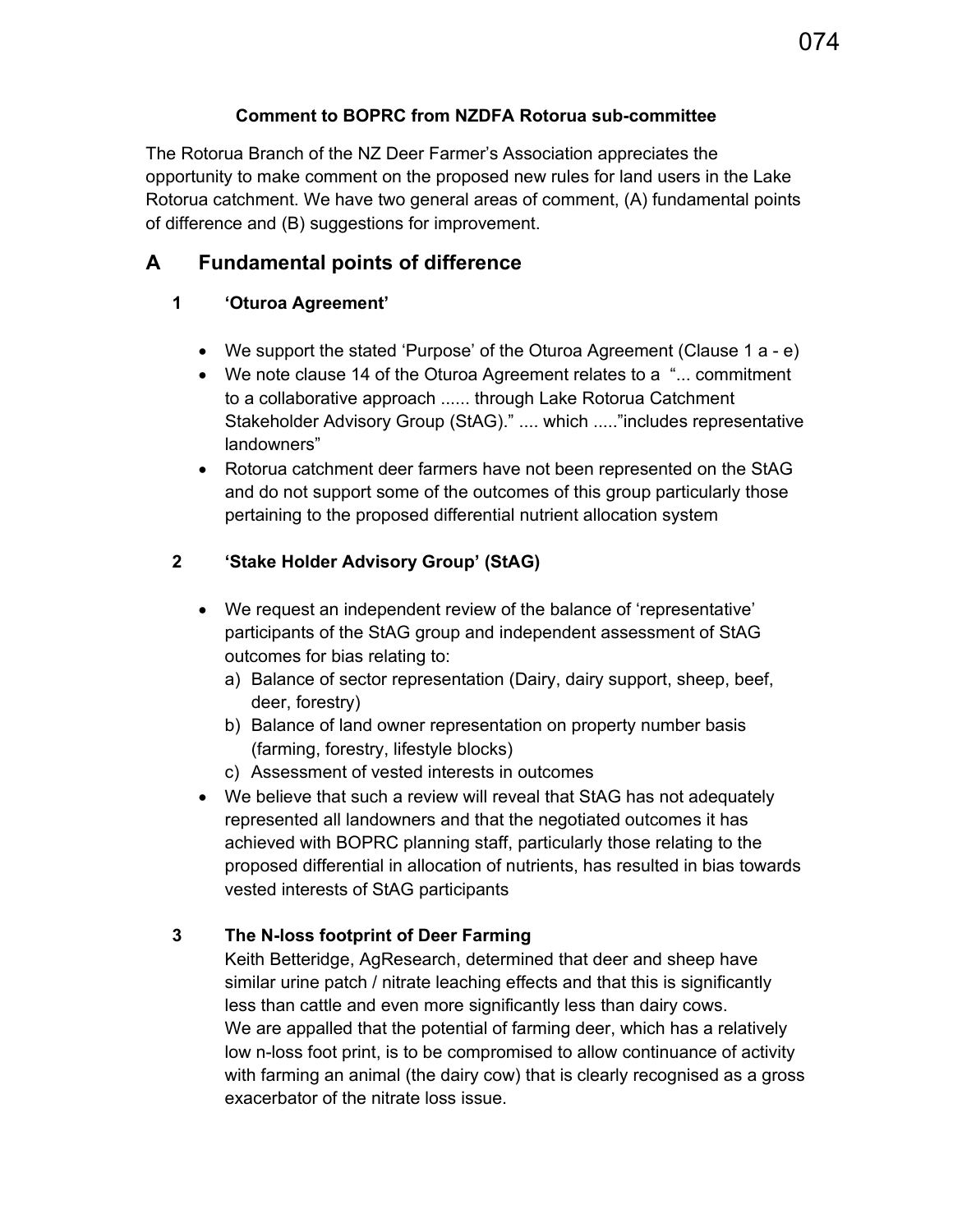#### **4 Compromise of land owner 'Environmental Services'**

- Land owners who have applied best land use practice in the past such as retirement of steep land to forest, woodlots or indigenous revegetation are significantly penalised by the proposed nutrient allocation system
- Drystock farms tend to have much larger areas dedicated to 'environmental services' than dairy farms. These larger areas of retirements for biodiversity or forestry on drystock farms are not given any credit in the proposed allocation system or acknowledgement for the 'proper' sustainable land use practices they have implemented in good faith in the past
- Willingness to undertake further works to protect significant natural areas such as bush remnants or wetlands is likely to be compromised by the proposed system which encourages maximisation of productive land area regardless of its suitability for purpose to maximise nutrient allocation

#### **5 Ability to reduce has a differential impact on land owners**

The new rules proposal suggests a 20% reduction for drystock and a 30% reduction for dairy

- This 20% / 30% differential between sectors does not reflect the actual economic difficulty faced by the different sectors to meet this target.
- The 20% reduction proposed for drystock is considerably harder on drystock farming viability
- The 30% reduction for dairy poses far less threats to their viability and for many will be easy to achieve

#### **6 Economics**

We suggest a robust study of the economic impacts of any proposal so everyone fully understands how this will affect the whole Rotorua community

### **7 Development of local Economy**

Little has been done in the process to develop ideas for growth . A study of what we produce and what we consume in the catchment could reveal opportunity . This could provide a future for the farmers in the catchment and perhaps also lead those that have left red meat production for the higher returns .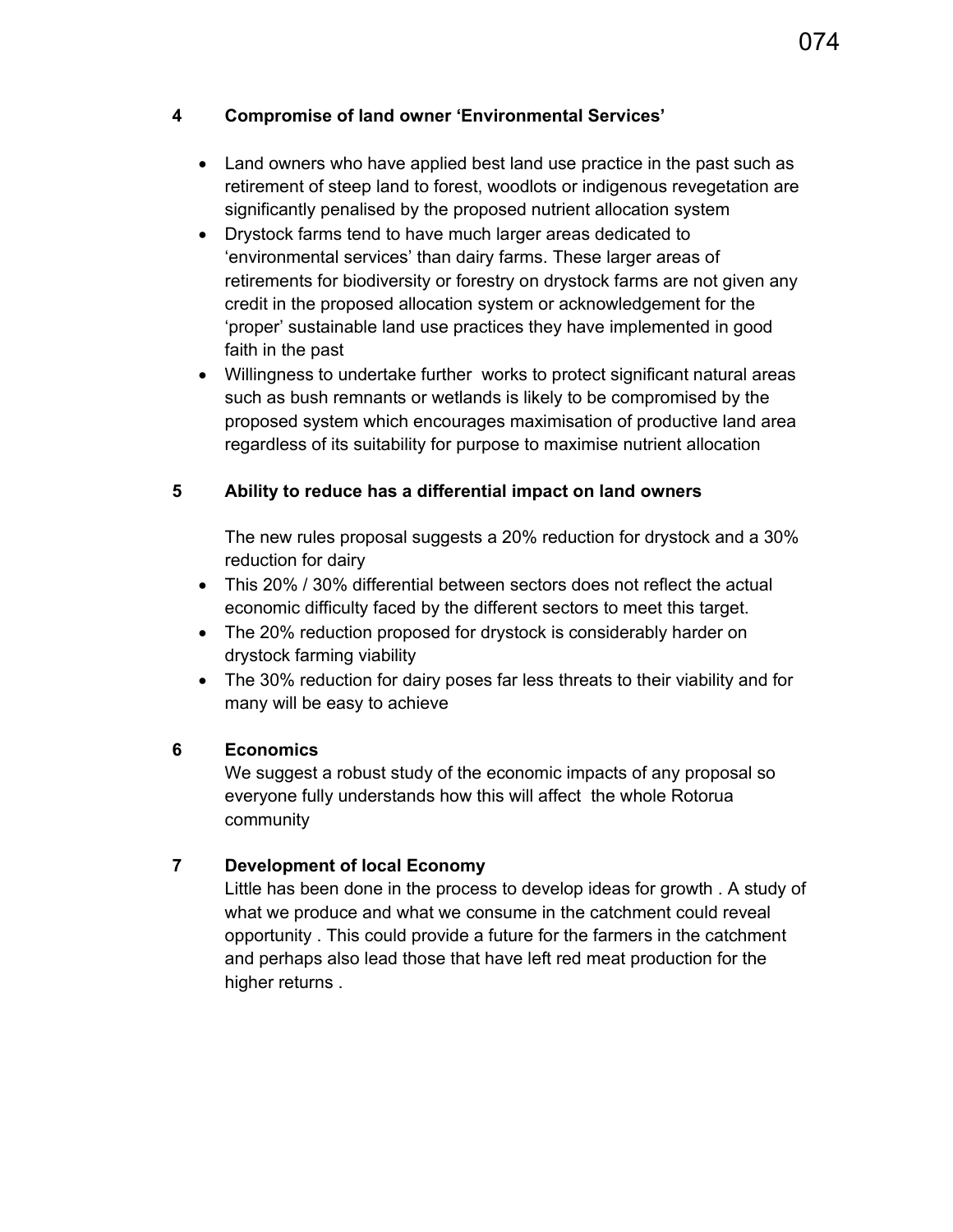### **B Suggestions for Improvement**

- **1 Review the proposed differential nutrient allocation rule including investigations suggested in A2 a) to c) above**
- **2 Ensure past and future commitment of land to 'Environmental Services' is rewarded with an appropriate N allocation system rather than penalised.**
- **3 That partnerships are developed with all community to develop opportunity lead initiatives that reward sustainable farming in the catchment.**

Sharon Love **Chairperson** Catchment sub-committee Rotorua Branch NZDFA

Address for Service:

The Secretary Rotorua Branch NZDFA 220 Roydon Downs RD 9 Te Puke 3189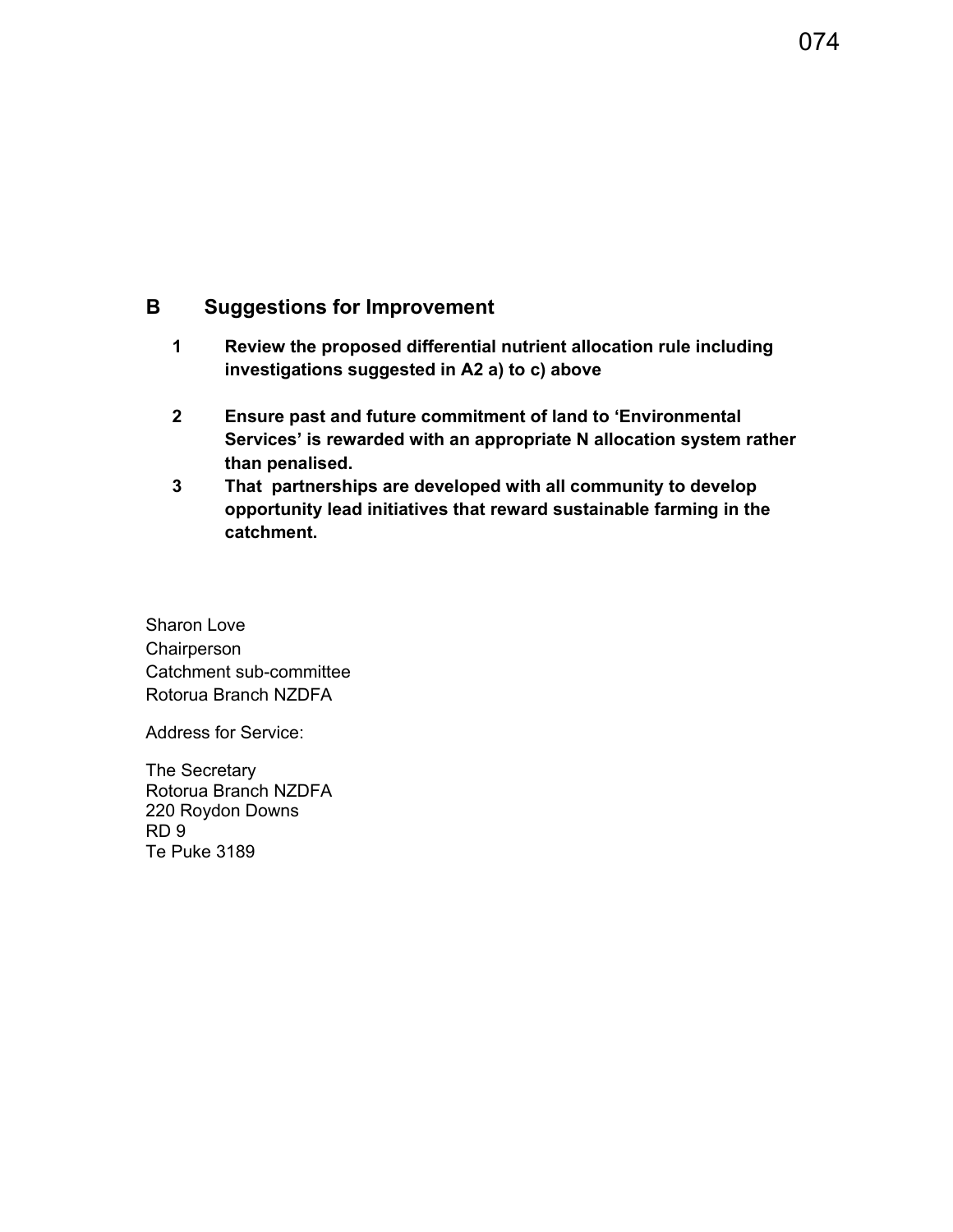

# FEEDBACK TO

# Bay of Plenty Regional Council

on

# **Draft Lake Rotorua rules consultation**

# From Deer Industry New Zealand

31 October 2014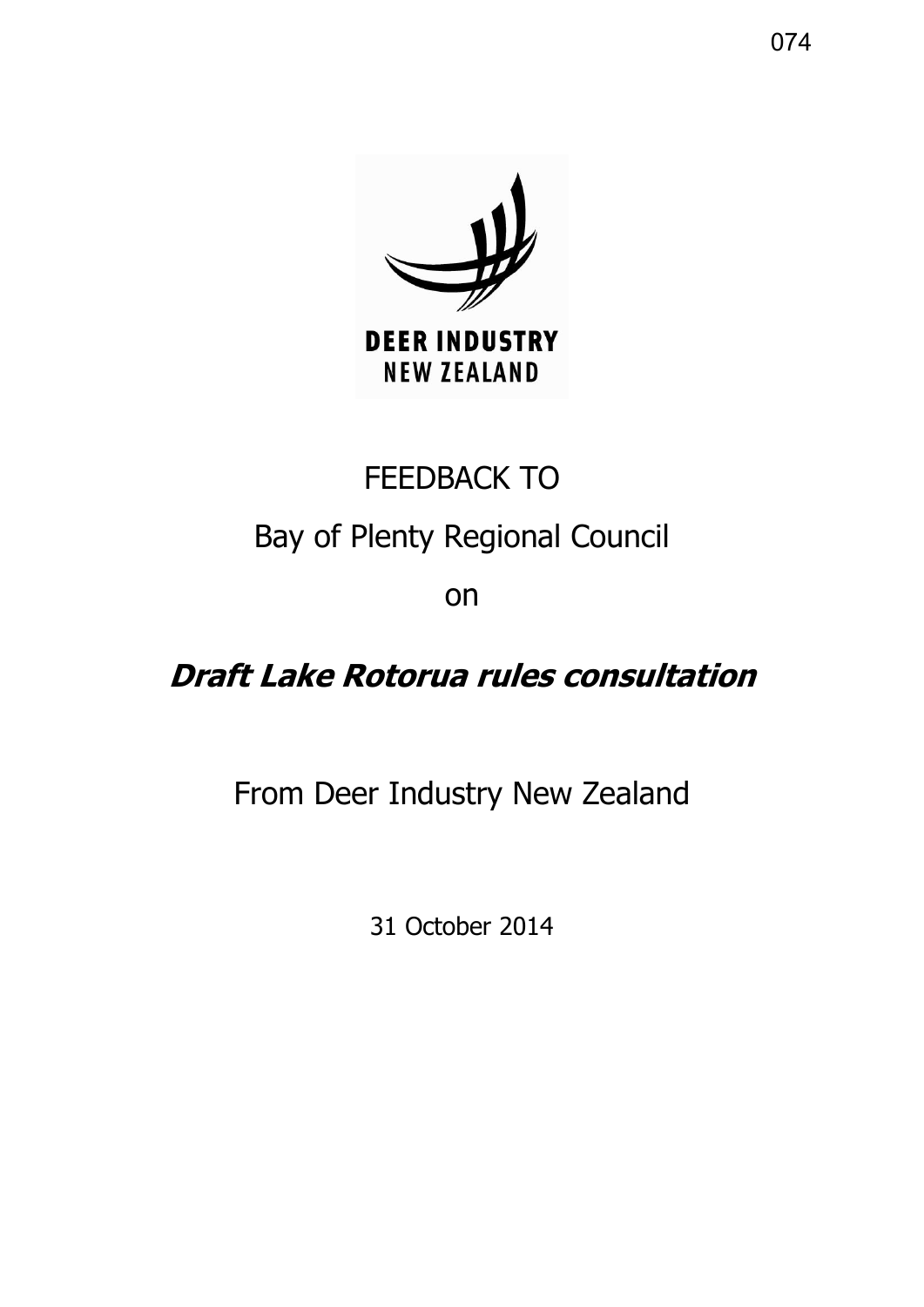### **1. Introduction**

- 1.1 New Zealand is the world's largest producer of farmed deer. The main products marketed from deer are venison and deer antler velvet and approximately 95% of products are exported. In the year ending 30 September 2013, deer products were worth \$202m in export receipts to New Zealand.
- 1.2 Deer Industry New Zealand ('DINZ') is a levy funded industry-good body established by the Deer Industry New Zealand Regulations 2004 under the Primary Products Marketing Act 1953. DINZ's functions (under regulation 5(1)) include the following:
	- to promote and assist the development of the deer industry in New Zealand;
	- to monitor, and from time to time report on, the economics and efficiency of all components of the deer industry; and
	- to report from time to time to the Minister and to the Minister of Foreign Affairs and Trade on movements of costs and prices or other factors likely to affect the economic stability of the deer industry.
- 1.3 DINZ's levy payers are producers and processors of venison and velvet. There are roughly 2,500 deer farmers and 16 processing plants that slaughter deer.
- 1.4 The DINZ contact for this feedback is:

Dan Coup Chief Executive Officer Deer Industry New Zealand P O Box 10702 **Wellington** 

Phone: 04 471 6113 Email: dan.coup@deernz.org

### **2. Support for the New Zealand Deer Farmers Association, Rotorua Branch**

- 2.1 DINZ notes the submission from the New Zealand Deer Farmers Association, Rotorua Branch (Rotorua NZDFA) and supports the position stated in the submission.
- 2.2 In particular DINZ wishes to emphasise the following:
	- The need to review the 'Stakeholder Advisory Group' (StAG) and consider how the group's recommendations can be viewed as representative of drystock farming in general and deer farming in particular. As a result of the non-representation of deer farming perspectives, the proposed Nitrogen Discharge Allocations (NDAs) do not and could not reflect current farming practices and feasibility of achieving the NDAs.
	- The Rotorua NZDFA submission outlines that deer farming i) per se has a noticeably lower nitrogen (loss) footprint than dairy; and ii) already provide a range of environmental benefits that may be compromised should farm systems change as a result of the proposed NDAs coming into effect.
- 2.3 DINZ also supports the further economic analysis. Economic impact (which also considers at what point a farming system is no longer economically feasible) is an essential component to evaluate how effective a proposed approach to NDAs will be to the end goal of improved water quality. Although there is some economic analysis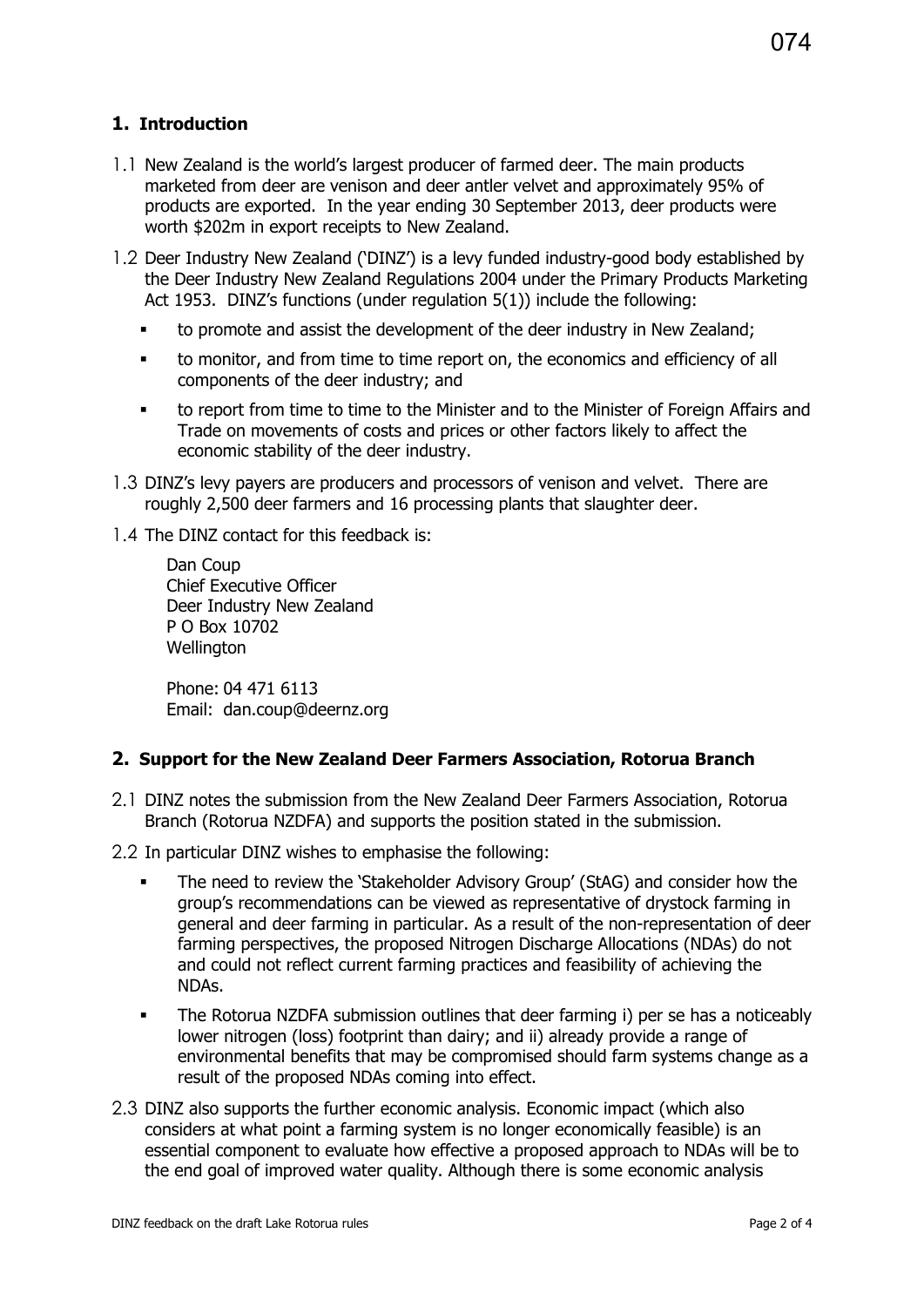referenced on the website [www.rotorualakes.co.nz](http://www.rotorualakes.co.nz/) (the Rotorua NDA Impact Analysis Phase 1 project authored by Perrin Ag Consultants Ltd), in reaching the proposed NDAs it is unclear if the StAg has considered the economic impact that may result to the catchment and the region.

- 2.4 The Perrin Ag Consultants report notes that for drystock farms the impacts of the proposed NDAs are highly variable. This suggests that drystock farming may no longer be viable in some cases and the report itself states: "It is therefore **difficult to make valid catchment extrapolations** from this analysis, although we note this was not an expectation or deliverable from Phase 1 of the project. The use of EBIT as a profitability measure … **doesn't provide any insight into the overall resilience of the individual farm businesses that will be affected by the proposed NDA limits**." (paragraph 7.19, page 48). DINZ considers that work in these areas should be a part of the further economic analysis.
- 2.5 DINZ also notes that the Perrin Ag Consultants report only considers a deer breeding/finishing farm system (94 % deer, 6 % sheep) and recommends further analyses on another deer farm system. DINZ considers that nationally, between 70-75 % of deer farmers run mixed livestock systems combining deer with predominantly sheep, beef cattle and in some cases dairy grazing. Further analyses of deer breeding/finishing/velvetting/stud systems should reflect this.

#### **3. General principles for NDAs**

- 3.1 DINZ has viewed the information provided on the website [www.rotorualakes.co.nz](http://www.rotorualakes.co.nz/) including the various factsheets, the Rotorua NDA Impact Analysis Phase 1 project (Perrin Ag Consultants Ltd) and the assessment of approaches for determining NDAs. DINZ wishes to note the following general principles.
- 3.2 While the proposed NDAs are a mix of "grandparenting" and "sector averaging", DINZ opposes the principle of grandparenting which essentially rewards existing businesses that have high nitrogen losses and restricts activities of businesses that have lower losses, effectively reducing land values.
- 3.3 DINZ does not support an allocation system that grossly favours one sector over another particularly in a nitrogen-limited water quality situation where there should be opportunity for farming comparatively low nitrogen-losing animals compared to high nitrogen-loss exacerbator animals.
- 3.4 The Land and Water Partnership (LAWP) Policy Working Group (comprising analysts across all the land-based primary production industry-good bodies) has developed a Nutrient Management Process to deliver better water quality that includes principles for nutrient management and procedural steps for management of nitrate-loss. Pertinent excerpts follow.
- 3.5 Principles:
	- (1) The process for managing nutrients needs to treat all land users fairly and should protect the maximum possible flexibility of land use.
	- (2) The primary focus of regulatory authorities should be on incentivising and supporting on-farm action and behaviour change to achieve desired outcomes.
	- (6) All contributors to the problem should contribute to the solution in accordance with their impact. The approach to managing contaminants (including nutrients) should be underpinned by the 'polluter pays' principle.